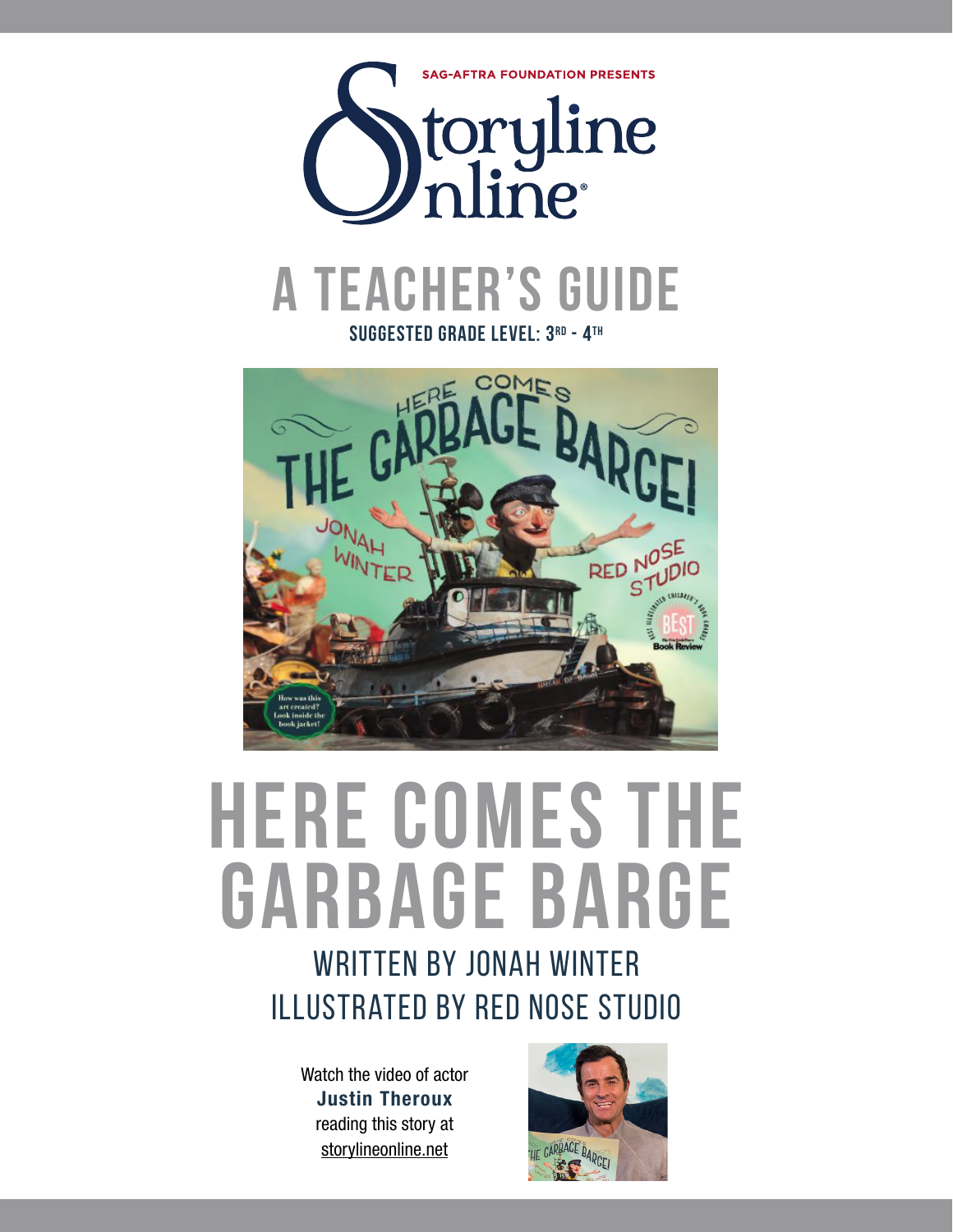# **about this story**

# **SYNOPSIS**

Before everyone recycled…there was a town that had 3,168 tons of garbage and nowhere to put it. What did they do? Enter the Garbage Barge! This mostly true and completely stinky story is sure to make you say "Pee-yew!"

# **THEMES IN THE STORY**

Accountability, Responsibility, Environmentalism, Community

**PAGE 2 • A teacher's GUIDE • here comes the garbage barge • © 2018 SAG-AFTRA FOUNDATION**

About This Guide: The purpose of this guide is to enhance the ELA curriculum by providing quality children's literature to engage students in listening to expressive read alouds. Suggested story related activities are aligned with ELA Common Core Standards.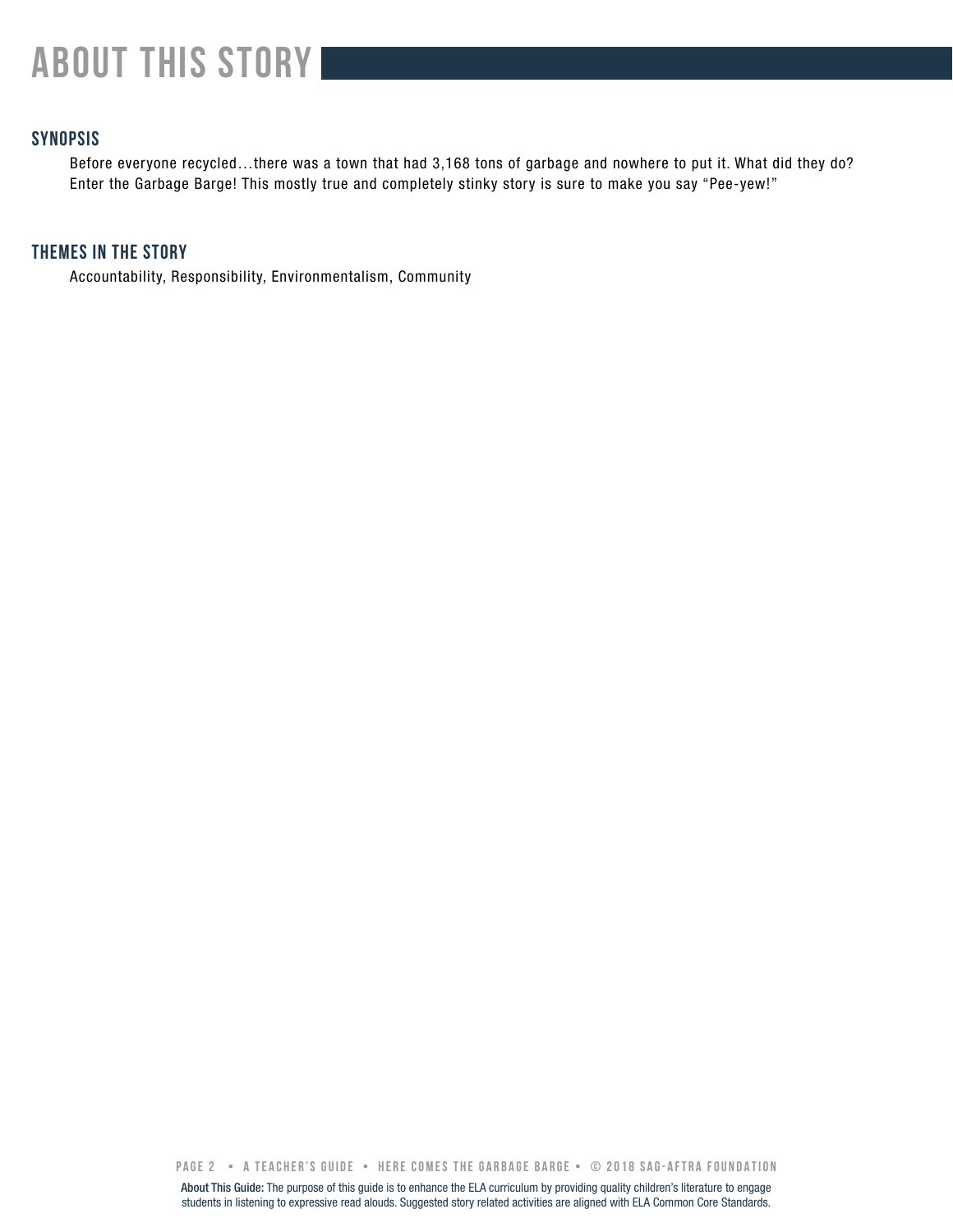# **Suggested grade level: 3rd - 4th**

# **ela common core standard**

Reading Literature: Students read and respond to works of literature with emphasis on comprehension, making connections among ideas and between texts with focus on textural evidence. *(Standards listed below are for third and fourth grades, but can be adapted to second grade standards.)*

# **before reading**

Standards: CCSS.SL.3.1, CCSS.SL.4.1

Objective: Tap prior knowledge/build background through class discussion.

#### Procedure:

- Step 1: Ask students to think about the amount of trash they throw away in one day. Tell them that the average American throws away about 4 pounds of trash every day.
- Step 2: Ask students to explain what happens to all the trash we throw away? Lead students in a discussion about recycling.
- Step 3: Explain that there was a time in our country when people did not recycle at all. What do you think happened to all that garbage?
- Step 4: Tell students that the story they will listen to is based on a true event. You might want to discuss historical fiction with the students.
- Step 5: Tell students the name of the book is *Here Comes the Garbage Barge*. Define *barge*, if necessary. Have the students make predictions about the story.
- Step 6: Explain the illustrator, Red Nose Studio: Red Nose Studio puts garbage to good use by making art out of it. The art in this book was built from wire, fabric, and junk.

### **during reading**

Reading Focus: Illustrations

Standards: CCSS.SL.3.2, CCSS.RL.3.7, CCSS.SL.4.2, CCSS.RL.4.7

Objective: Students will explain how the illustrations contribute to what is conveyed by the words in the story.

#### Procedure:

- Step 1: Tell students to pay close attention to the illustrations during the read aloud.
- Step 2: As the story is read, stop the video to discuss aspects of the illustration and how it tells what is happening on that page.
- Step 3: After listening, discuss the illustrations and how they compare with other illustrations they have seen in other stories.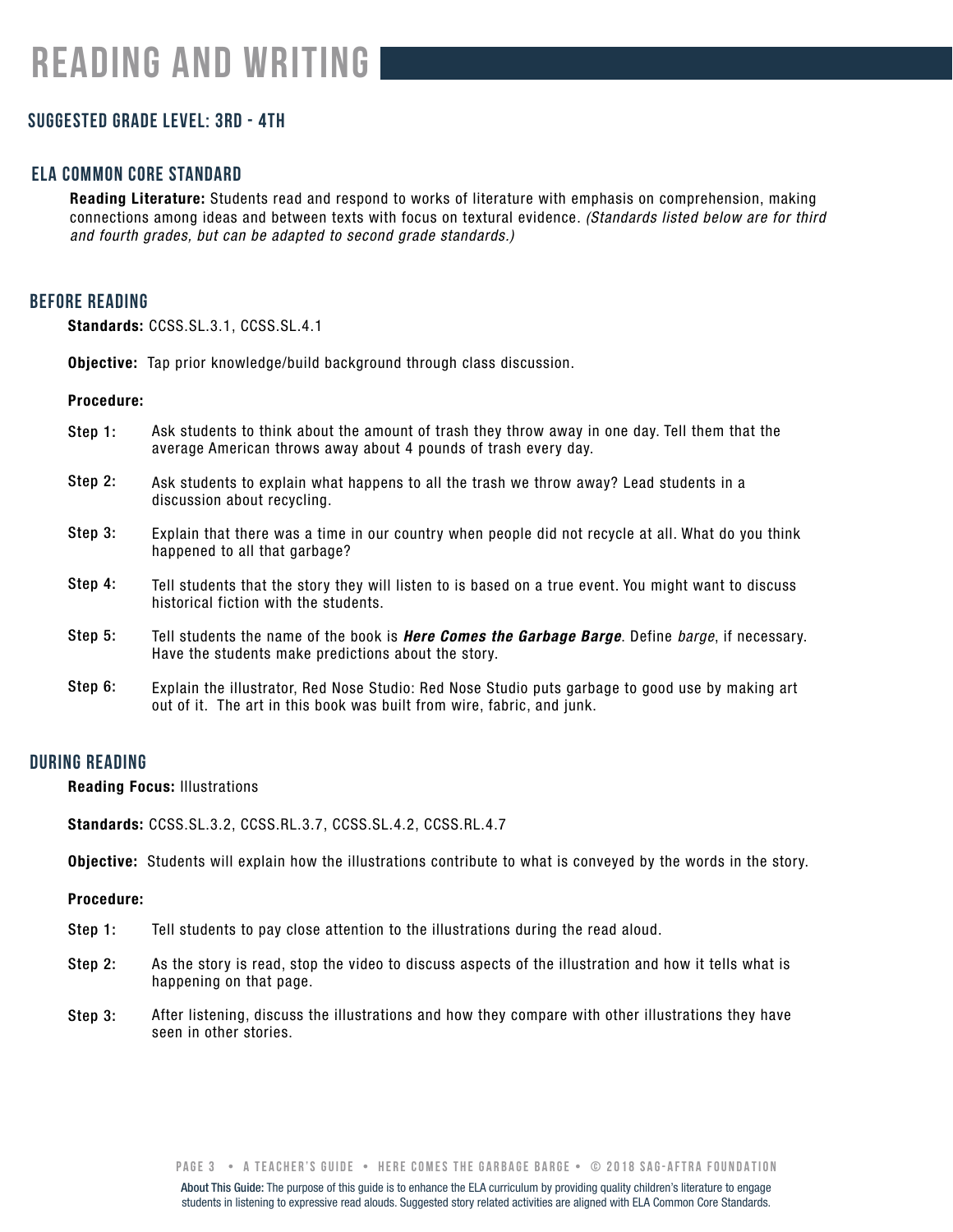# **after reading**

Standards: CCSS.RL.3.1, CCSS.RL.3.2, CCSS.RL.4.1, CCSS.RL.4.2

**Objective:** Students will determine the author's purpose.

#### Materials:

- 1. Chart paper with the following questions written:
	- Did the author describe real or imaginary characters? Places? Events?
	- Did the author try to make me laugh? (entertain)
	- Did the author tell me a story? (entertain or explain)
	- Did the author give me facts? (inform)
	- Did the author try to teach me something? (inform)
	- Did the author try to change my opinion about something? (persuade)
- 2. Three Column Chart (Persuade Inform Entertain)

#### Procedure:

- Step 1: Explain to students that authors have many different reasons for writing. For example, an author might write to inform or explain something to the reader about a topic, to persuade someone to think about an idea or convince them to do something, or simply to tell an entertaining story. Sometimes it's hard to identify the author's purpose because there might be a little bit of everything in the story.
- Step 2: Explain that authors don't usually state a purpose, so you need to pay close attention to the details that are given in the text in order to be able to determine the author's purpose for writing.
- Step 3: Show students the questions you created on chart paper.
- Step 4: Ask students to look at each question and think about how it relates to the story. Allow students to discuss with a partner/group. Students should discover that many of these questions pertain to the story.
- Step 5: Tell students that they will work with a partner to answer the question: What was the main reason this story was written? This will be the author's purpose.
- Step 6: Give each group a copy of the Three Column Chart. Tell students they need to find evidence in the story that would support the author's purpose. List evidence under the appropriate purpose. Students should find that there is more Information evidence than Entertain or Persuade.
- Step 7: Have the students complete the sentence starter based on their findings: This book was written mainly to …. (inform)
- Step 8: Check whole group. Have students justify their answers orally if they are not all in agreement.

## **READING RESPONSE**

Standards: CCSS.RL.3.1, CCSS.SL.3.2, CCSS.W3.1, CCSS.RL.4.1, CCSS. SL.4.2, CCSS.W.4.1

- Objective: Students will answer the prompt using at least two details from text to support the response.
- Prompt: How does the author provide information or details to make the story seem realistic?

Materials: Paper, pencil

#### Procedure:

- Step 1: Write the prompt where students can see it. Remind students that this story is an example of historical fiction.
- Step 2: Allow time for partner/groups to discuss the prompt.
- Step 3: Assign the prompt to students.

**PAGE 4 • A teacher's GUIDE • here comes the garbage barge • © 2018 SAG-AFTRA FOUNDATION**

About This Guide: The purpose of this guide is to enhance the ELA curriculum by providing quality children's literature to engage students in listening to expressive read alouds. Suggested story related activities are aligned with ELA Common Core Standards.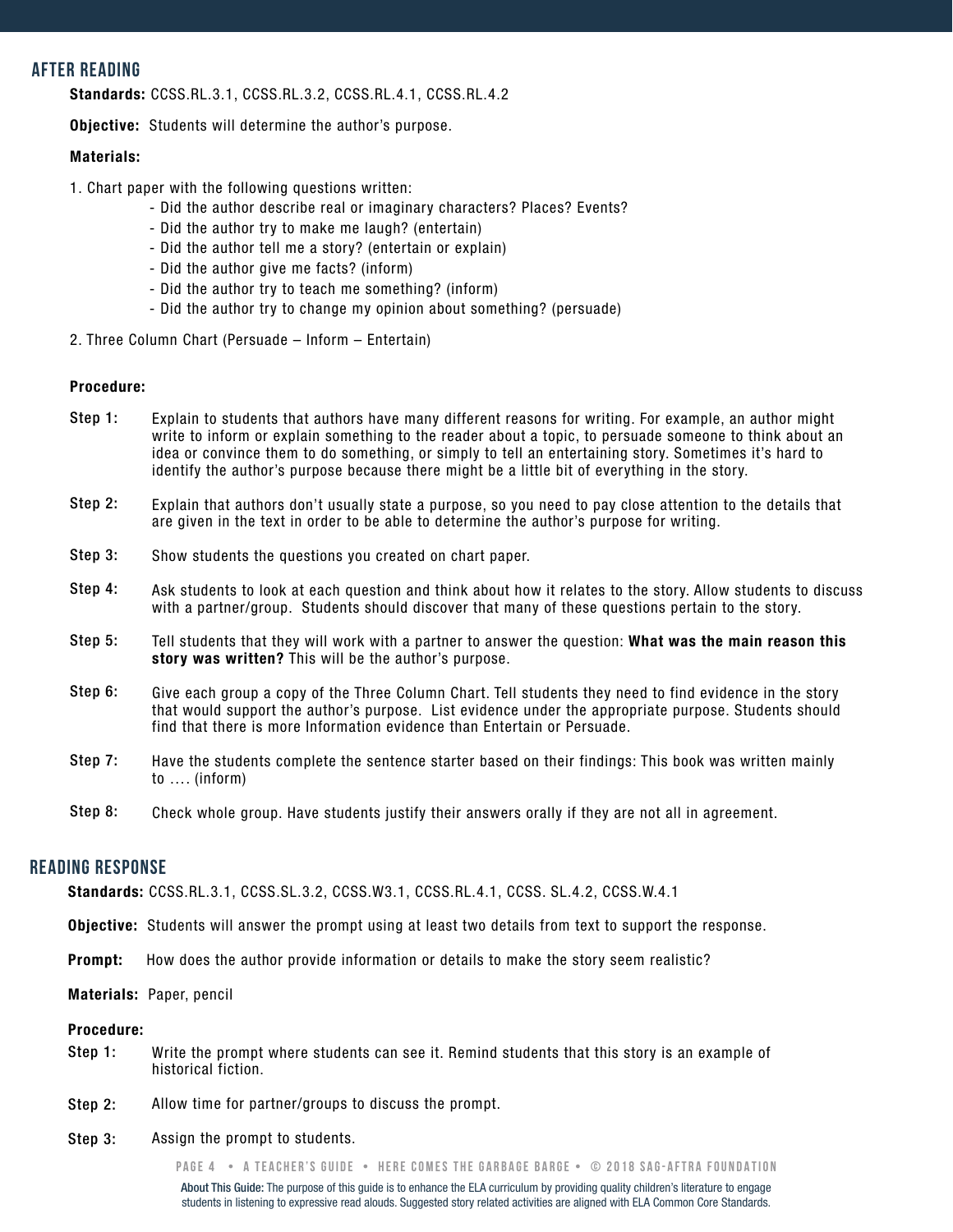# **writing**

Students imitate the re-purposing of trash as shown in the book's illustrations and create an advertisement poster for the product.

#### Persuasive Writing

Standards: CCSS.W.3.1, CCSS.W.4.1

Objective: Students will create an advertisement piece using grade appropriate sentence structure and spelling.

#### Materials:

Paper

Art Supplies

Recycled items from home (ex: bottles, plastic containers, toilet paper rolls, etc)

#### Procedure:

- Step 1: Explain that the author's purpose of an advertisement is to persuade. Hold a brief discussion about TV and magazine advertisements. What elements do they contain?
- Step 2: Explain to students that they will create a product by re-purposing trash that would ordinarily be thrown away – just like Red Nose Studio did to illustrate the story. After they create their product, they will write an advertisement for their product.
- Step 3: On chart paper, make a student generated list of possible products.
- Step 4: On another piece of chart paper, make a list of elements that should be included in their advertisement.
- Step 5: Students can work in groups or independently to complete the project.

**PAGE 5 • A teacher's GUIDE • here comes the garbage barge • © 2018 SAG-AFTRA FOUNDATION**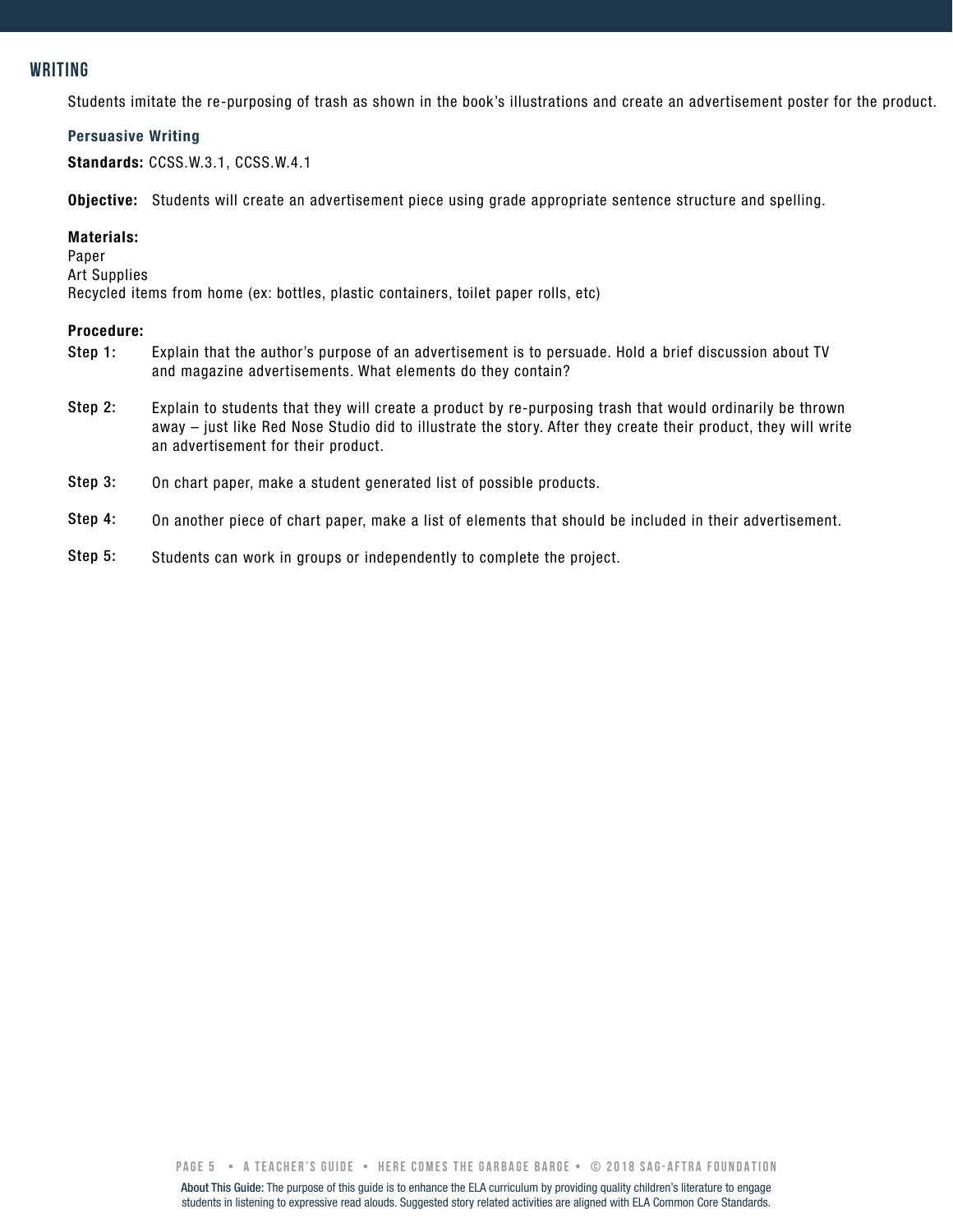# **across the curriculum activities**

# **geography: map skills | locating places on a map**

#### OBECTIVE —

Students trace the route of the Garbage Barge, beginning and ending in Islip, New York.

#### MATERIALS —

A map of the United States and Mexico ( $\mathbb Q$  Google It!) Teacher Premade Chart: "Here Comes the Garbage Barge."

- Islip, New York
- 1. Morehead City, North Carolina
- 2. New Orleans, Lousiana
- 3. Mexico
- 4. Belize
- 5. Texas
- 6. Florida

Pencils, markers, crayons

#### PROCEDURE —

- Show students the chart and discuss. Tell students they will be tracing the route of the Garbage Barge by locating these places on a map. Step 1:
- Give students the map and have them find the state of New York. Draw a star and write Islip. Step 2:
- Have students locate each place on the chart, draw a circle and write the corresponding number in the circle. Step 3:
- Have students draw dashes connecting the numbers to show the route. Students should end where they began. Since the garbage eventually ended up in Brooklyn, you might want to show them on a larger map where Brooklyn is and discuss. Step 4:

# **environmental science**

#### OBECTIVE —

Students build a landfill model to better understand what a landfill is like.  $\mathbb Q$  Google It!: Search "landfill" for images and descriptions.

#### MATERIALS —

An empty plastic 2 liter soda bottle Soil (potting or from outside) Play dough Plastic wrap Cotton balls Gravel (aquarium gravel works best) Trash from the recycling trash can or compost bin Small plants or grass seed Paper or notebook for students to record observations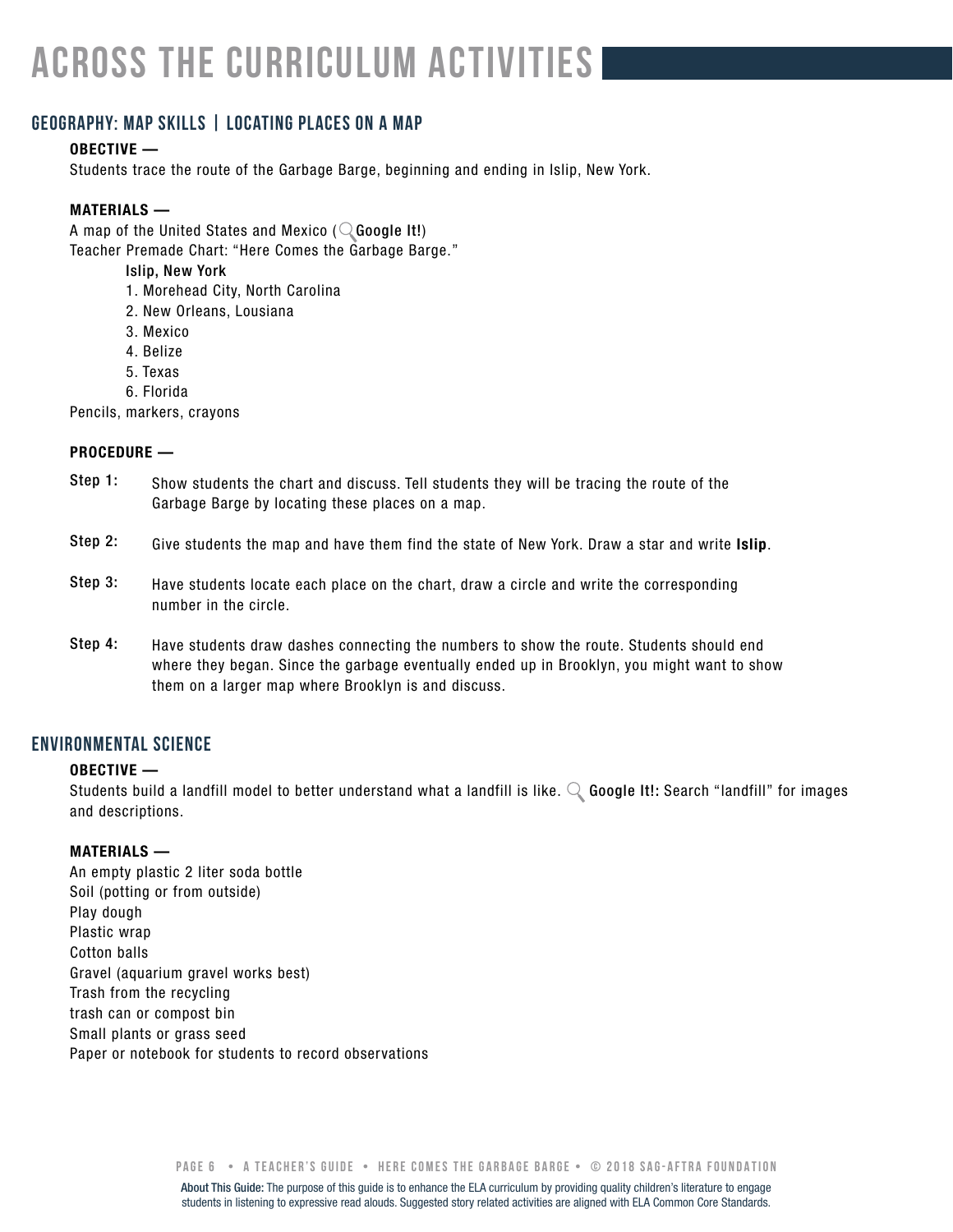#### PROCEDURE —

- Cut the top off of the plastic bottle to create a large opening. This will be the container you build the model in. Step 1:
- Place the soil in the bottom of the bottle. The base of the landfill is the natural soil of the land that the landfill is placed on. Step 2:
- Place the play dough on top of the soil. Step 3:
- Lay a small piece of plastic wrap over the play dough. Step 4:
- Pull a few cotton balls apart to create a thin layer over the plastic wrap. Step 5:
- Place gravel on top of the cotton. Step 6:
- Now throw in some trash. Make sure you include garbage like banana peel, fruit skin, etc. Step 7:
- Cover the trash with soil. Since the trash layer is covered with soil daily. You can add another layer of trash and soil to represent this if you want. Step 8:
- Explain to students that once a landfill has reached a specified height, it is closed off by adding more layers. Step 9:
- Add a layer of play dough over the trash/soil, then a layer of plastic wrap, and more gravel. Step 10:
- Top the landfill model off with soil and grass seed or plants. Step 11:
- Have students observe the landfill over time and record their findings. Use the following prompts: Step 12:
	- What happens to the trash over time?
	- Do you notice anything changing?
	- Can air and water get all the way through your model?
	- How is this like a real landfill?
	- What pieces of trash could have been recycled or composted?
- At the end of the time period, have students respond to the question: Step 13:
	- What have you learned from this experiment?
	- Why is it important that we reduce, reuse, recycle?

## **Math: WORD PROBLEMS/GRAPHING**

#### OBJECTIVE —

Students create real world math problems using facts from the story about trash. Some suggestions are listed below:

- The average American creates about 4 pounds of trash. How many pounds of trash does your family throw away in one day? How many pounds in one week? -
- Work with the students to figure out the total amount of garbage thrown away by the families in one week? One month? One year? -
- Students can graph their finding on graph paper. -